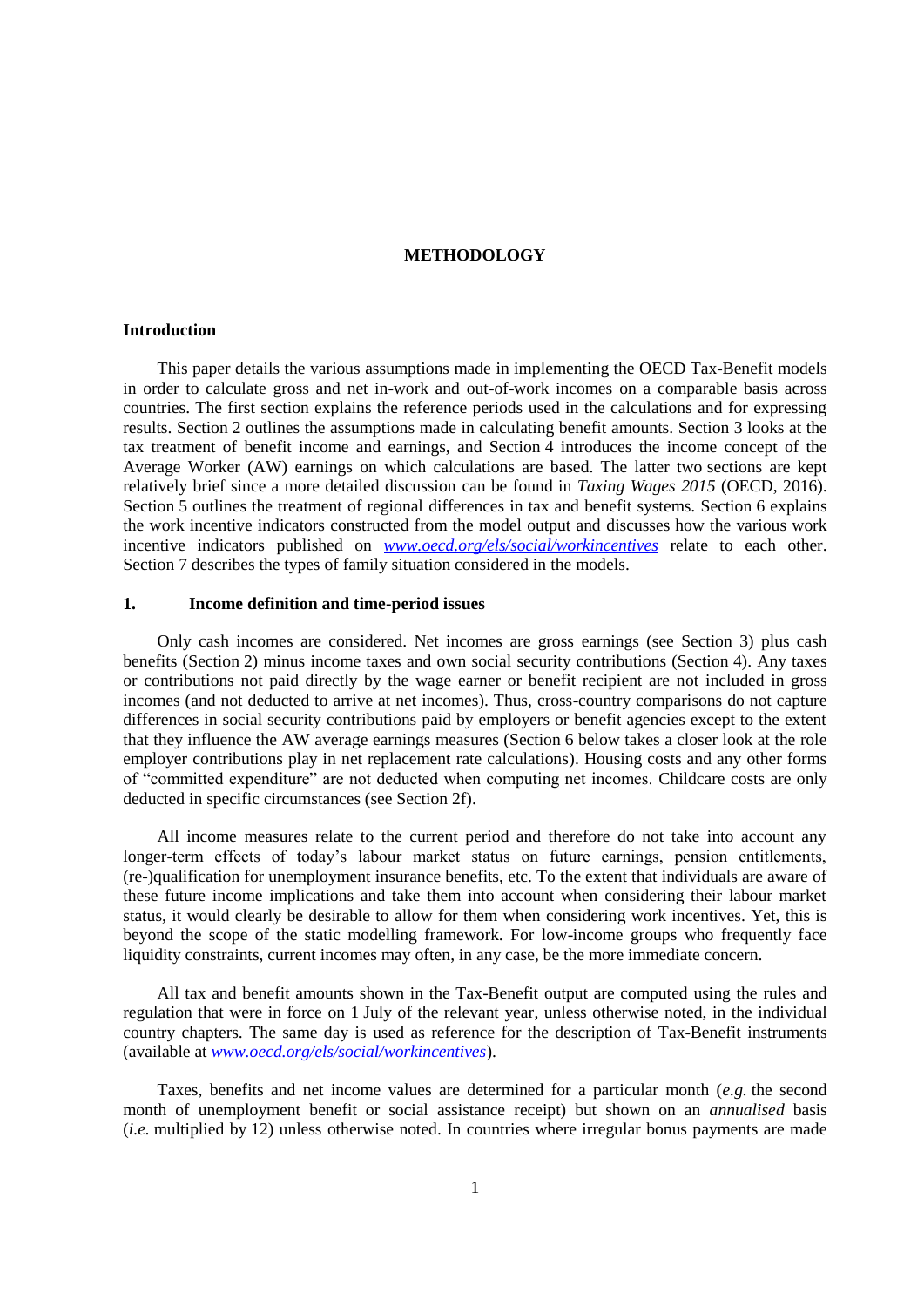to support occasional or seasonable expenses (heating, buying Christmas presents, etc.), or where oneoff lump-sum payments are designed to support people taking up a job (see sub-section on employment-conditional benefits), the total sum of these payments over the year is added to annualised regular incomes.

This approach has two implications. First, the annualised amounts of certain benefit values may exceed allowable annual maxima (*e.g.* unemployment benefits or in-work benefits that are available for less than 12 months). Second, income taxes, which depend on annual incomes, are determined in relation to the *annualised* amounts (*i.e.* the values for the particular month of interest multiplied by 12). Assuming unchanged income during the entire year has the advantage of being straightforward and informative in a situation where benefits can be received for at least 12 months. In cases where benefits are taxable *and* durations are shorter than 12 months, it is necessary to make an assumption about income earned in the remaining months. Taxing annualised values is, in this case, seen to be most consistent with the aim of determining taxes and benefits for a particular month. In addition, it is likely to be a reasonably good approximation of how authorities determine income tax pre-payments that are deducted at source in the month when income is earned. In effect, taxing annualised monthly values is equivalent to dividing all annual income tax parameters by twelve and taxing monthly incomes.

Since the aim of the model calculations is to provide an illustration of the tax-benefit rules *in a given year*, any time-lags delaying (*e.g.* for administrative reasons) the assessment of claimants' entitlement or the payment of benefits are disregarded. All differences in the timing of benefits (*e.g.* whether they are paid in arrears or in advance) are ignored as well. For instance, where social assistance benefits payable in the current year depend on previous year's net income, they are, instead, computed based on the family's current income situation. Thus income instantaneously affects benefits, rather than affecting them after some period of time. Unemployment benefits often depend on previous gross earnings. In the model calculations, these benefits are computed in relation to a specific percentage of AW earnings using the AW value for the current (rather than the previous) year. Where previous net earnings are the basis for benefit entitlements, relevant taxes are computed using the current year's tax rules.

## **2. Benefit assumptions**

#### *a) Benefits included*

Benefits included in the calculations exclude benefits "in-kind". Hence free school meals, subsidised transport, free health care, etc. are not included. In general, occasional or irregular payments are not included. Also excluded are benefits strictly related to the purchase of particular goods and services (other than housing or childcare as described below), reduced price transport or purchase of domestic fuel, medical insurance or prescriptions. An exception is made for food stamps in the United States, as these are considered to correspond closely to cash social assistance benefits paid in other countries.

Cash benefits considered include unemployment insurance, unemployment assistance, social assistance, family benefits and lone-parent benefits, housing benefits, child-raising allowance paid to parents assuming childcare responsibilities for their own children and employment-conditional (or "in-work") benefits. Childcare benefits for parents with children in externally provided childcare and the costs of that care have been introduced into the models but are not implemented for standard outputs. Benefits excluded are, amongst others, old-age cash benefits, early retirement benefits, sickness, invalidity and occupational injury benefits and benefits relating to participation inactive labour market policies. Also excluded are payments made to those unemployed as a result of collective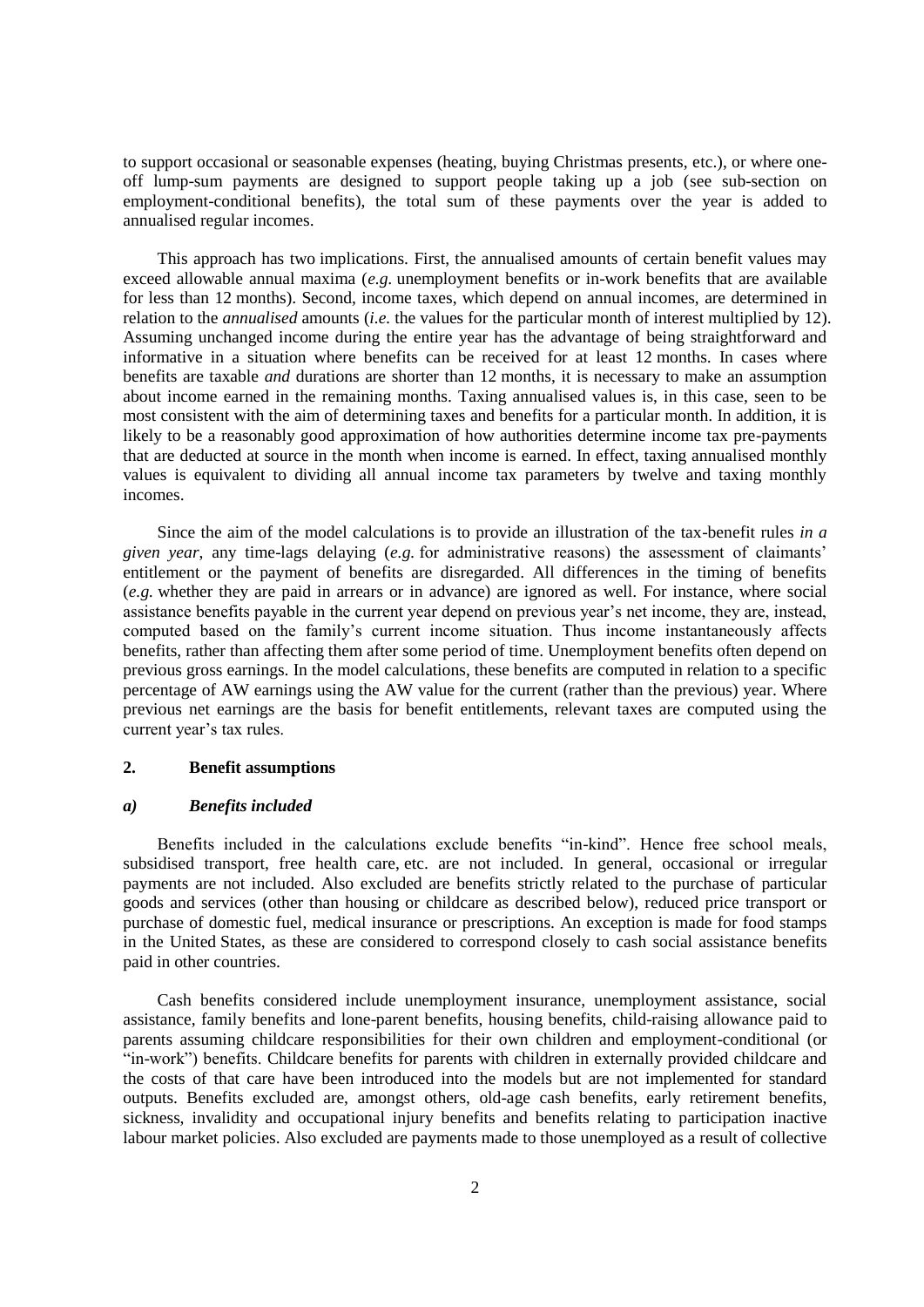dismissal, such as the *Cassa Integrazione Generale* (CIG) and mobility benefits in Italy (prior to their replacement by the *Assicurazione Sociale per l'Impiego* (ASPI), from 2013). Severance pay, even where legally required of employers, is not included. The table "Policies included in the model, 2015", available on *<http://www.oecd.org/els/benefits-and-wages-policies.htm>*, provides a summary of benefits and tax concessions included in the model for each country.

# *b) Unemployment insurance*

Unemployment insurance entitlement can be considered in three parts: the conditions for being entitled to benefit; the amount of benefit to which a person is entitled; and the length of benefit duration.

The standard assumption is that the benefit recipient is 40 years old and has been employed fulltime continuously and contributing to the unemployment insurance fund since the age of 18. This means that in most countries the individual has a full contributions record in the period before unemployment; that where insurance is voluntary (as in some Nordic countries), the individual considered has contributed to the fund; and that the individual falls into the "standard" unemployment insurance system (older workers are often eligible for a longer duration of benefit receipt). This assumption means that in virtually every case the individual is entitled to unemployment insurance, where such insurance exists.

The amount of insurance benefit is often based on previous earnings. The level of previous earnings is defined with reference to the AW level of earnings in the current year. It is assumed that the stated proportion of this level of earnings has been earned over whatever period upon which assessment for benefit is calculated. Where minimum or maximum levels of benefit are included in benefit regulations, these are applied. The individual is generally assumed to be fully unemployed but special rules for part-time work during unemployment are applied if relevant to the calculations (as in the case of some "budget constraint" graphs, available at *[www.oecd.org/els/social/workincentives](http://www.oecd.org/els/social/workincentives)*, showing the income consequences of part-time work for a recipient of unemployment benefits). If supplements are paid reflecting the family situation of the unemployed person (*e.g.* for dependent spouses or children), these are included. Benefits are sometimes reduced after a period of receipt. The reductions may be related to age and/or contributions record. Such reductions are applied as appropriate, using the assumptions about age and contributions record given in the previous paragraph.

For the calculations of replacement rates over a five-year period, the individual is assumed to receive the benefit for the length to which he or she is legally entitled. This implies that the individual satisfies whatever requirements for actively seeking work are imposed throughout the period of legal entitlement. In some countries there is a right to enter an active labour market programme (training, subsidised employment, etc.) after a certain period of unemployment. The individual is assumed not to participate in such schemes. Hence, even where participation in such schemes can re-qualify an individual for an insurance benefit and benefit receipt is in effect indefinite, the individual is assumed to exhaust benefit according to the *de jure* rather than the *de facto* duration of benefit receipt. Special rules for temporary layoffs are not included.

#### *c) Means-tested benefits*

This section considers the assumptions made where cash benefits are means-tested, particularly for unemployment assistance and social assistance.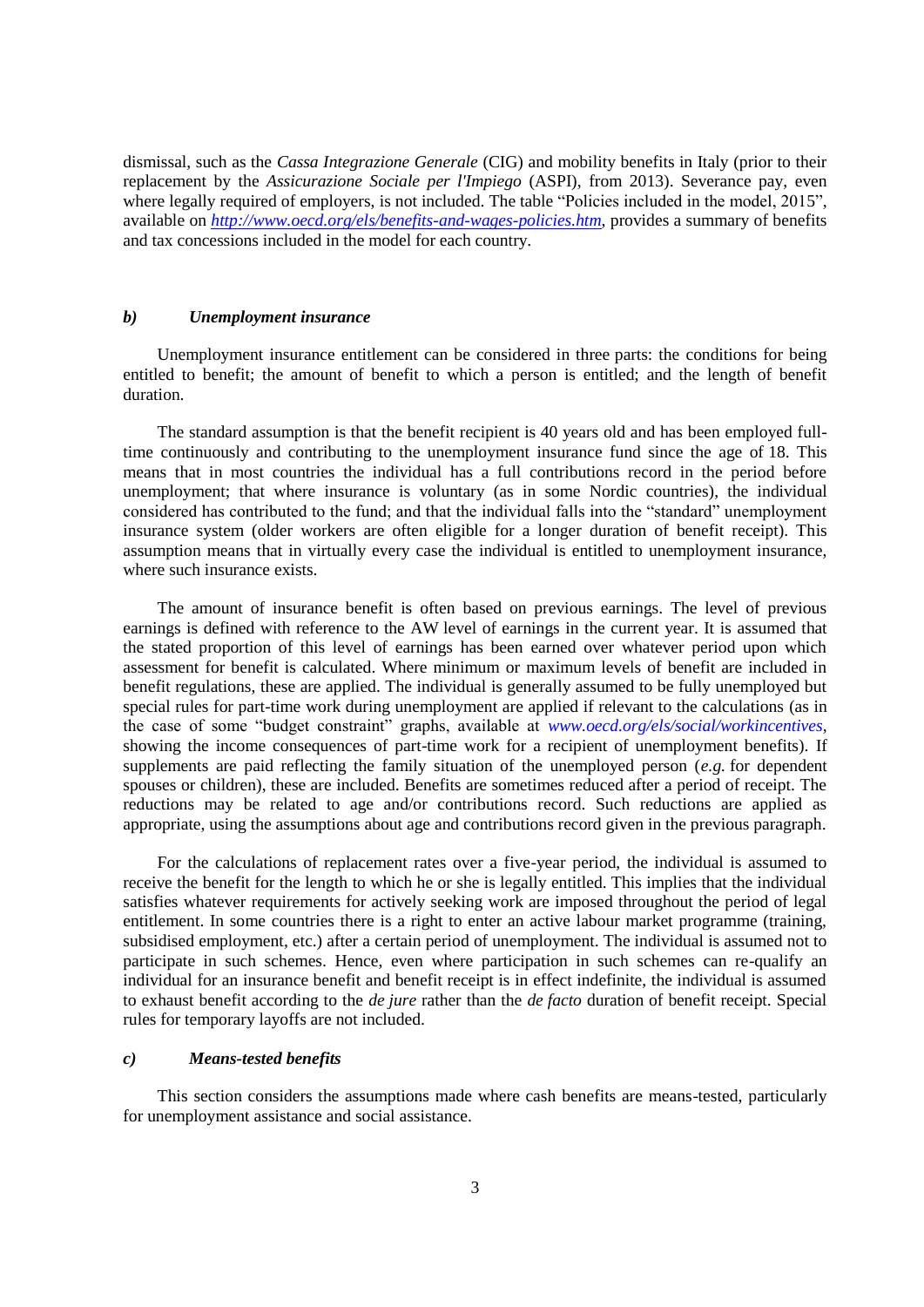Means-tested benefits are usually paid only when the assets of a family are less than a certain level, and are reduced as the income of the individual or family increases. The exact details of how these two features apply in each country vary greatly. Furthermore, social assistance benefits are often discretionary and the level is decided locally. Hence, eligibility assumptions can have a great effect on the benefit income which those out of work are indicated as receiving. The general assumptions applied are the following:

- Entitlement to means-tested unemployment assistance and labour market support programmes may **depend on age and employment and/or contributions record**. Where this is the case, the assumptions outlined in the section on unemployment insurance are applied. Similarly, employment activity and duration of benefit are as described in that section.
- Social assistance may only be paid where all other sources of support have been exhausted. In cases where the **extended family may have a legal duty to support those without resources** it is assumed that no such support is forthcoming.
- **Savings and other types of assets** must often be below some level for there to be entitlement to benefit. The assets ceiling may be relatively high (several hundred thousand dollars, excluding the value of housing in Australia) or very low (often requiring sale of housing and even of cars). For calculations where social assistance amounts are explicitly included (see notes to the tables and figures), it is everywhere assumed that the family possesses negligible assets, and qualifies for the benefit subject to relevant income and other eligibility conditions.
- Benefits are reduced as family or individual income increases. Hence families with **other sources of income** (capital, alimony) may get reduced means-tested benefits. It is everywhere assumed that the family has no sources of income other than from benefits and/or employment.
- Social assistance in some countries may impose **conditions on the behaviour of spouses**. For example, in Sweden it is necessary for both spouses to be searching for work for entitlement conditions for social assistance to be satisfied. In Australia, each spouse has an individual entitlement to benefit, with individual activity requirements required. In these cases, it is assumed that both spouses fulfil all requirements for full social assistance benefits to be received.
- Social assistance provisions often **vary geographically**, and benefit officers or caseworkers also have some discretion when deciding upon entitlements. Where benefit amounts have been set in national regulations, these have been used. Even where there is local discretion, there are often national guidelines. These guidelines have been used where available. In other cases, "typical" rates for each family type have been used (e.g., rules applying in the capital city). A full listing of social assistance amounts, and whether they are based on national rates, national guidelines or typical regional rates, is given in the policy overview table for Social assistance available on *[www.oecd.org/els/social/workincentives](http://www.oecd.org/els/social/workincentives)*.
- Social assistance may be used to **"top up" other income sources**, including earnings and insurance benefits, where these are below the level of social assistance. For countries where relevant information has been received, this is also indicated in the policy overview table for Social assistance.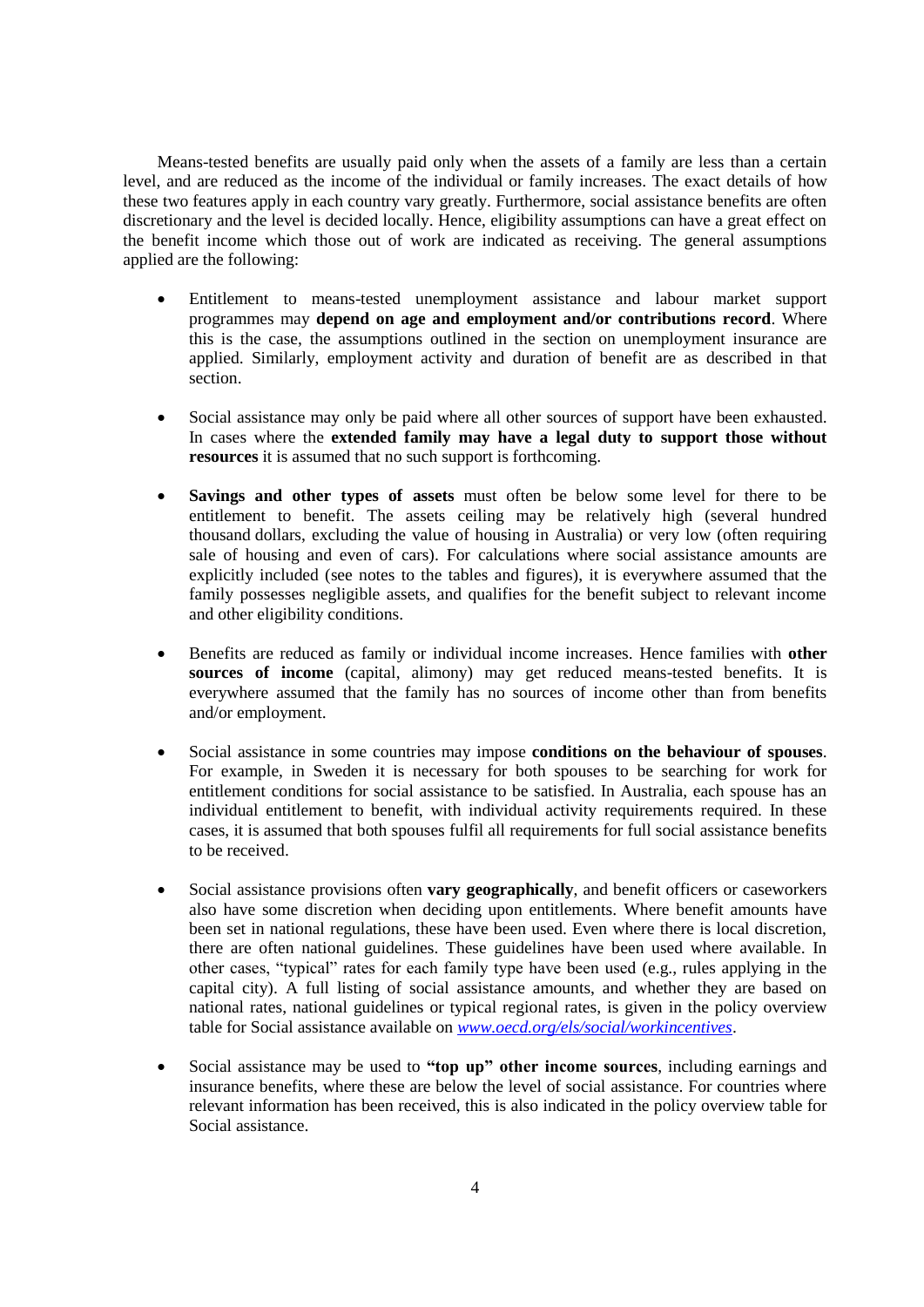In some countries the means-test is reduced in amount or removed altogether for payments made to beneficiaries **participating in active labour market policies**. Such schemes are not considered. Consequently, additional benefits paid conditional on participation in active labour market programs are not taken into account.

## *d) Housing benefits*

Housing benefits are included where they consist of a cash benefit paid to individuals with low incomes or who are unemployed and who are living in private rented accommodation. Housing benefit may consist of a general means-tested benefit which supplements other benefits, or it may consist of special rules concerning the treatment of housing costs in the calculation of social assistance levels, or there may be the two types of system running in parallel. In the United Kingdom, Council Tax Benefit (available in Great Britain only) is excluded (as is Council Tax).

Subsidies for the construction of housing, purchases of owner-occupied housing, subsidies for the interest payments on owner-occupied housing, and other similar payments are not included. Similarly, the assumption of living in private rental accommodation means the benefits in kind provided by social housing, usually involving rents below the market rate, are not taken into account in the comparative tables.

Housing benefits are often very complex. A very simple assumption has been applied in the models, which has to be taken into account when interpreting the results. It is assumed that families live in privately rented accommodation and the level of rent for all family types regardless of income level and income source is 20% of the gross earnings of an average worker. Where size is relevant, it is assumed to be 70 square metres. (Country specific assumptions, where required, are indicated in the country chapters available on *[www.oecd.org/els/social/workincentives](http://www.oecd.org/els/social/workincentives)*.)

This implies:

- Single persons are assumed to pay the same rent as a couple with two children.
- Special rules (*e.g.* social assistance for non-rent-related housing costs, such as water and electricity) are not explicitly covered.
- A household living on social assistance is assumed to be paying the same rent as a similar household with average or above-average earnings.
- A household does not adjust its housing consumption according to income level, an assumption which is valid for the short-term unemployed, but less so for those households which have been without work for an extended period.

The 20% of AW used approximates the average level of housing consumption across the OECD. In some countries, however, housing costs can differ from this level, sometimes by substantial amounts. Furthermore, actual households without work will presumably on average spend less than this amount (reflecting their recognition of lower long-term consumption possibilities than more employable households, and also the effects of regional concentrations of unemployment on housing costs), and households with work will (again, on average) spend more. The housing cost assumption may not therefore reflect the typical housing costs of those living on benefit income in each country. It is justified on the grounds that, first, no practical alternatives are obviously preferable, and second, that it is transparent and easily understood. Any assumption other than fixed housing costs for those in-work and out-of-work would make interpretation of replacement rates difficult.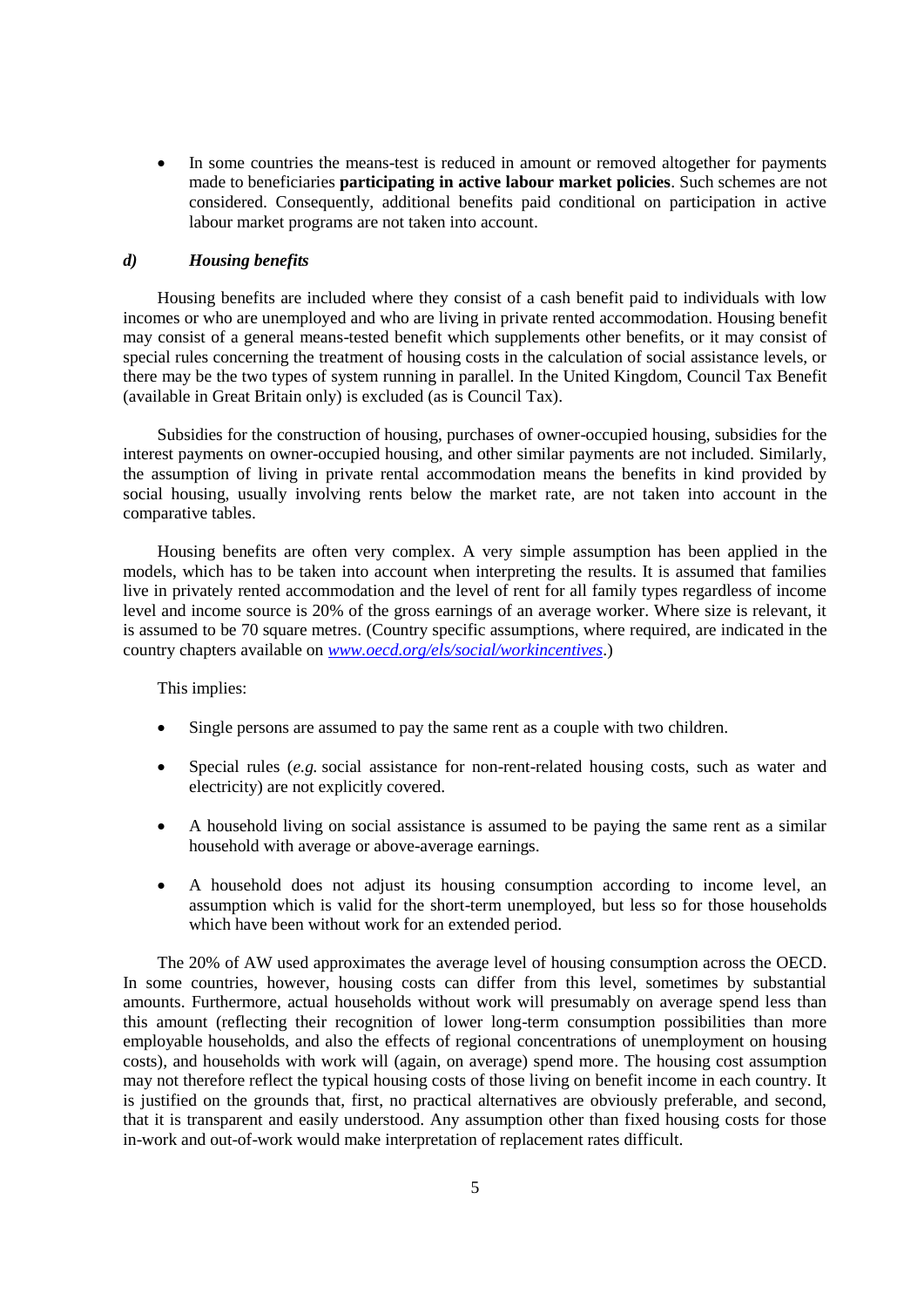Where housing benefits vary by area, a typical rate has been chosen. Assumptions concerning means-testing are as in sub-section *c* above. In some circumstances it is desirable to exclude Housing benefits from the net income calculation so this feature has been built into the model.

## *e) Family benefits*

Family benefits may be unrelated to the incomes of the family or means-tested. Where they are means-tested, the assumptions given in the previous section are applied. Benefit amounts are often related to the age of the child; the standard tables relating to families with children, such as those contained in the country tables available on *[www.oecd.org/els/social/workincentives](http://www.oecd.org/els/social/workincentives)*, are based on the assumption of two children aged four and six. Where different assumptions have been made, the number of children and the amounts relevant for the ages are given in the footnotes to the tables. Where receipt of family payment is conditional on certain behaviours, such as ensuring school attendance, immunisation or compliance with particular checks these requirements are assumed to be satisfied.

### *f) Childcare benefits*

All standard results assume that no childcare services are used and families are therefore not entitled to any benefits or tax reductions that depend on certain levels of childcare expenditures or on utilising certain types of childcare services. Childcare fees and the rules and regulations that determine the extent to which governments support parents in meeting the cost of formal childcare have been introduced into the models for most countries. This capacity has been used to estimate household net incomes which include childcare benefits and are reduced by childcare costs for 2004, 2008 2012 and 2015.

Any benefits or tax reductions that are not subject to these conditions are assumed to be available as long as other relevant criteria are met (*e.g.* children's ages, family income). Childcare benefits paid to parents looking after their children at home (child-raising allowances) are also available subject to relevant conditions (*e.g.* number of working hours).

## *g) Lone-parent benefits*

It is assumed that lone parents do not receive any alimony from the absent parent. Where receipt of benefit depends in part on co-operation with official attempts to identify the absent parent, it is assumed that such co-operation has been forthcoming. Regular lone-parent benefits as well as payments of alimony advances paid by state or local authorities are taken into account, but benefits or advances that are only available to for a defined period on becoming a lone parent are not considered. No other special transfers (*e.g.* widow's pensions) are assumed to be received, except for the benefits considered in this publication. Any means-tests are applied following the guidelines in sub-section *c*.

# *h) Employment-conditional benefits*

Employment-conditional (or in-work) benefits may be paid via either the tax administrative system (as in New Zealand, the United Kingdom and the United States) or that of the benefit system (as in Ireland). Both types of payment are considered benefits for the purpose of this report. Such benefits are paid only to those with earnings or those who have worked more than a certain number of hours per week. They do not therefore affect incomes of those families out of work. They do affect the incomes of those working part-time, however, and the assumptions about hours worked and incomes earned determine the level of employment-conditional benefits. Delays in payment of benefit (which are often long – most recipients in the United States receive the payment in arrears at year-end) are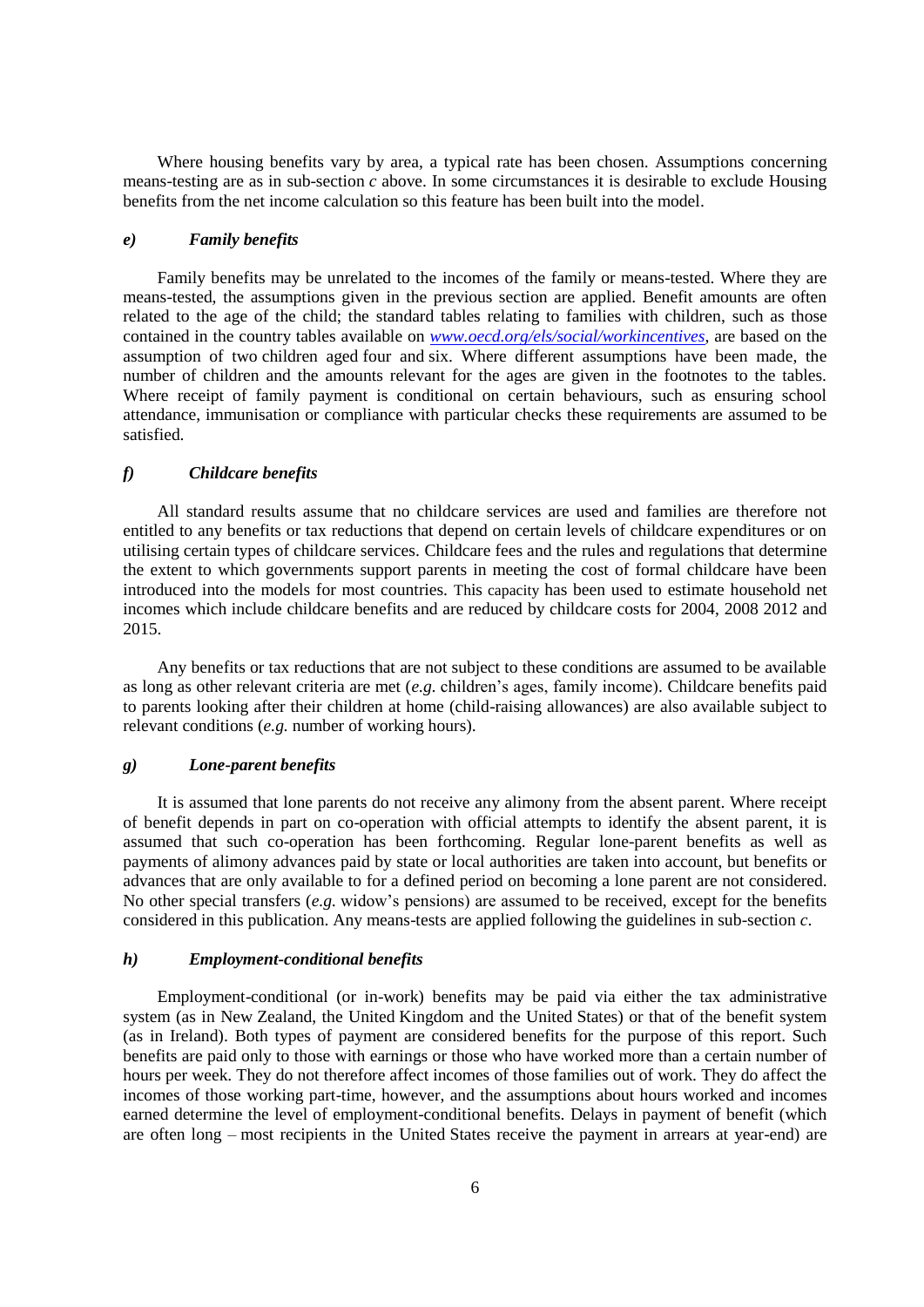ignored, with benefit income being calculated as it accrues. Means-testing provisions are applied following the principles given in sub-section *c* above, and are annualised as described in Section 1. Some in-work benefits are only available following a recent transition into employment ("into work" benefits). Where this is the case, these benefits are taken into account in calculating net incomes only where a transition into employment is assumed to have taken place. Recurring into-work benefits that are paid during at least two payment periods are calculated for the second month of employment in the new job and then annualised as described in Section 1 (i.e., multiplied by twelve). Lump-sum intowork benefits that are *(i)* paid as a *one-off* transfer upon taking up a job, or *(ii)* conditional on maintaining employment for a certain number of months, are added to annualised net incomes (i.e., they are not attributed to any specific month but to the year as a whole). They are calculated on the assumption that employment in the new job will continue.

## **3. Assumptions about earnings**

Gross earnings in-work are expressed as a percentage of earnings of the average worker (AW). Details of how the AW earnings are calculated in each country can be found in *Taxing Wages* (OECD, 2016). The broad guidelines are as follows:

- Earnings are calculated for Sectors B to N inclusive of the ISIC Rev. 4 industry classification for most countries. This classification broadly corresponds to sectors C to K inclusive of the International Standard Classification of all Economic Activities (ISIC Rev.3.1, United Nations, New York, 1989) which is still used for some countries.
- Data relate to the average earnings for the country as a whole.
- The worker is an adult (male or female) worker in the covered industry sectors, including both manual and non-manual workers. Some countries are not able to provide averages that include supervisory and/or management employees.
- The worker is assumed to be fully employed during the year, although several countries are unable to separate and exclude part-time workers from the earnings figures (in most of these cases, full-time equivalent wages are reported).

Annual earnings are calculated by referring to the average of hourly earnings in each week, month or quarter, weighted by the hours worked during each period, and multiplied by the average number of hours worked during the year, assuming that the worker is neither unemployed nor sick and including periods of paid vacation. A similar procedure is used to calculate overtime earnings. Earnings are assumed to include average amounts of overtime and regular cash supplements (Christmas bonuses, thirteenth month payments and vacation month payments). Regular annual bonuses are included where they do not take the form of dividend payments. Fringe benefits are excluded. As a result of data limitations, average wages reported by Turkey depart from the common "average worker" definition still referring to manual workers in manufacturing (industry sector D). (This is the average production worker (APW) wage used as the benchmark prior to the 2007 edition of *Benefits and Wages* (OECD, 2007a))*.* The reasons for moving to a broadened average wage definition are provided in the Special Feature of Taxing Wages 2003-2004 (OECD, 2005) and an analysis of the effect of moving to the new broader definition for the Tax-Benefit modelling can be found in Box A.1of Annex A (OECD, 2007a).

AW values, 2001 – 2015, currently used as the Tax-Benefit model benchmarks are available on the Tax-Benefit model website, under 'Models' - *<http://www.oecd.org/els/benefits-and-wages.htm>*.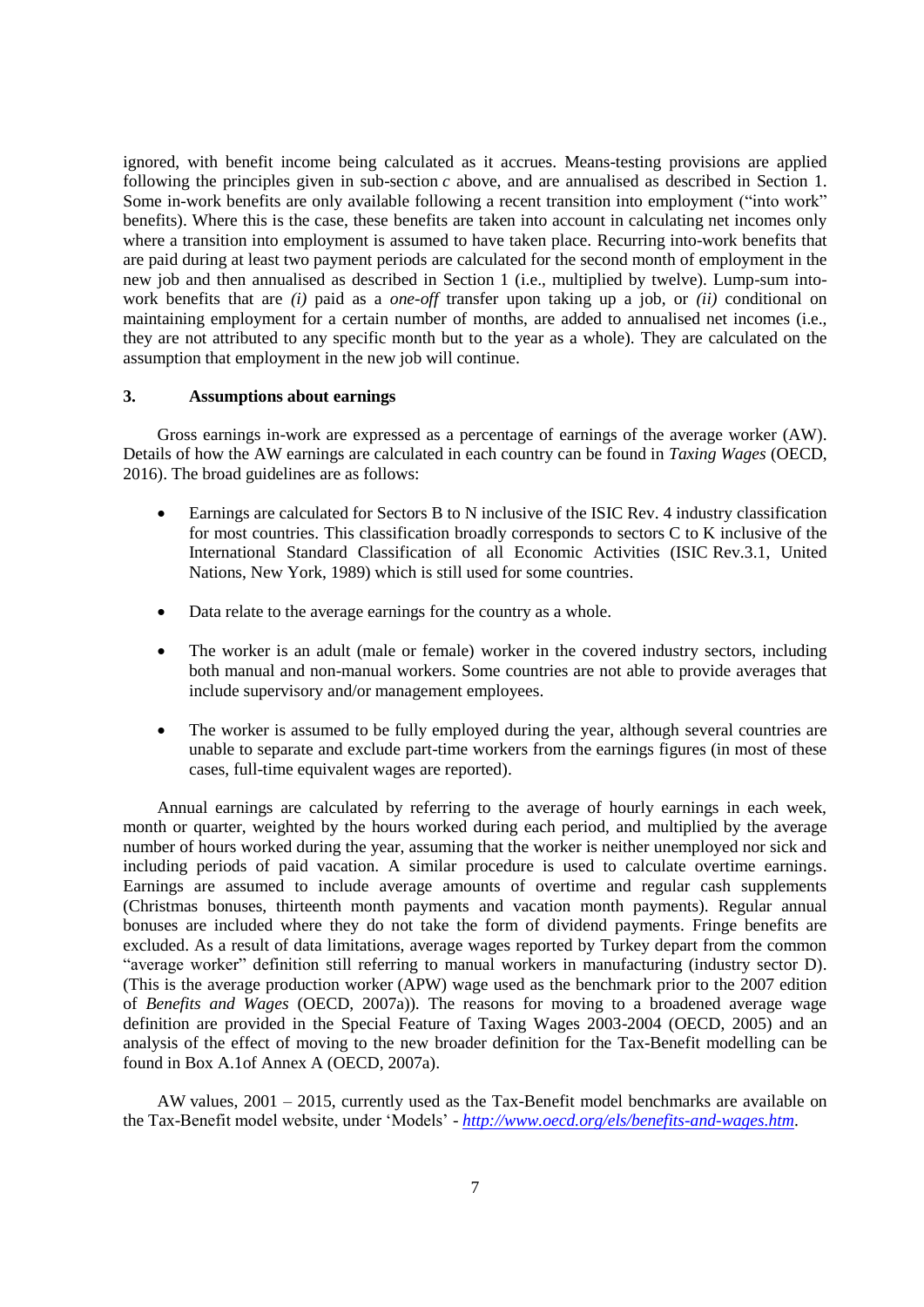## **4. Assumptions about taxation**

This section gives a brief discussion of the assumptions used in calculating the tax due on earnings and benefits. The calculations of tax payments are based on the models used for Taxing Wages [\(www.oecd.org/ctp/taxingwages\)](http://www.oecd.org/ctp/taxingwages). These have been modified or extended where different or additional tax rules apply to the unemployed, to benefit recipients or to people earning income below 67% of AW.

Only personal income tax and employees' social security contributions payable in respect of earnings and benefits are included. Social security contributions made to the private sector are excluded, except when required by law (as in Finland or Iceland). Central, state and local government income taxes are included. Council tax in the United Kingdom is excluded.

In general only standard tax reliefs are included when calculating tax payments. These reliefs are unrelated to actual expenditures incurred by the taxpayer and are automatically available to taxpayers who satisfy the eligibility rules specified in legislation. Typical standard reliefs include the basic reliefs available to all taxpayers, or wage earners, or benefit recipients, irrespective of family status; standard reliefs available to taxpayers depending on their marital status; standard reliefs granted to families with children (where relevant); and the standard relief relating to work-related expenses.

Non-standard reliefs are not included. Non-standard reliefs include those relating to costs of owner-occupied housing, relief for interest on qualifying loans, insurance premiums, contributions to savings' or pension plans, purchase of medical insurance, and charitable donations. An exception to this rule occurs when non-standard reliefs contain a "minimum benefit" clause, *i.e.* when the benefit is equal to the larger of some fixed amount or actual expenses. In these cases the benefit is taken as the fixed amount.

# **5. Treatment of regional differences**

Several of the assumptions given above refer to how regional differences in tax and benefit systems have been taken into account. The broad principles are as follows:

- Where regional variations consist of deviations from general national guidelines which would otherwise apply, these are not taken into account. Hence, for example, extensions of unemployment benefit duration in high unemployment provinces and states in Canada and the United States are only considered when the national guideline takes account of the regional unemployment rate.
- Where regional variations arise as a result of regional or local autonomy in setting regulations, three alternatives could be applied: the average of the different local regimes, the regime applying in a particular region which can be considered to be typical, or national "guideline" rules.

Eight countries have regionally varying tax systems (four others – Korea, Japan, Norway and Spain – have local income taxes which do not, however, vary). In Denmark, Finland, Iceland, Spain and Sweden it is possible to calculate a weighted average of the single rate which applies in each area to a tax base which does not differ significantly from that of the central government tax system. This is used in the calculations of in-work and out-of-work net incomes. In Belgium, Canada, Switzerland and the United States calculation of such an average rate is not possible. Typical rates are used instead; the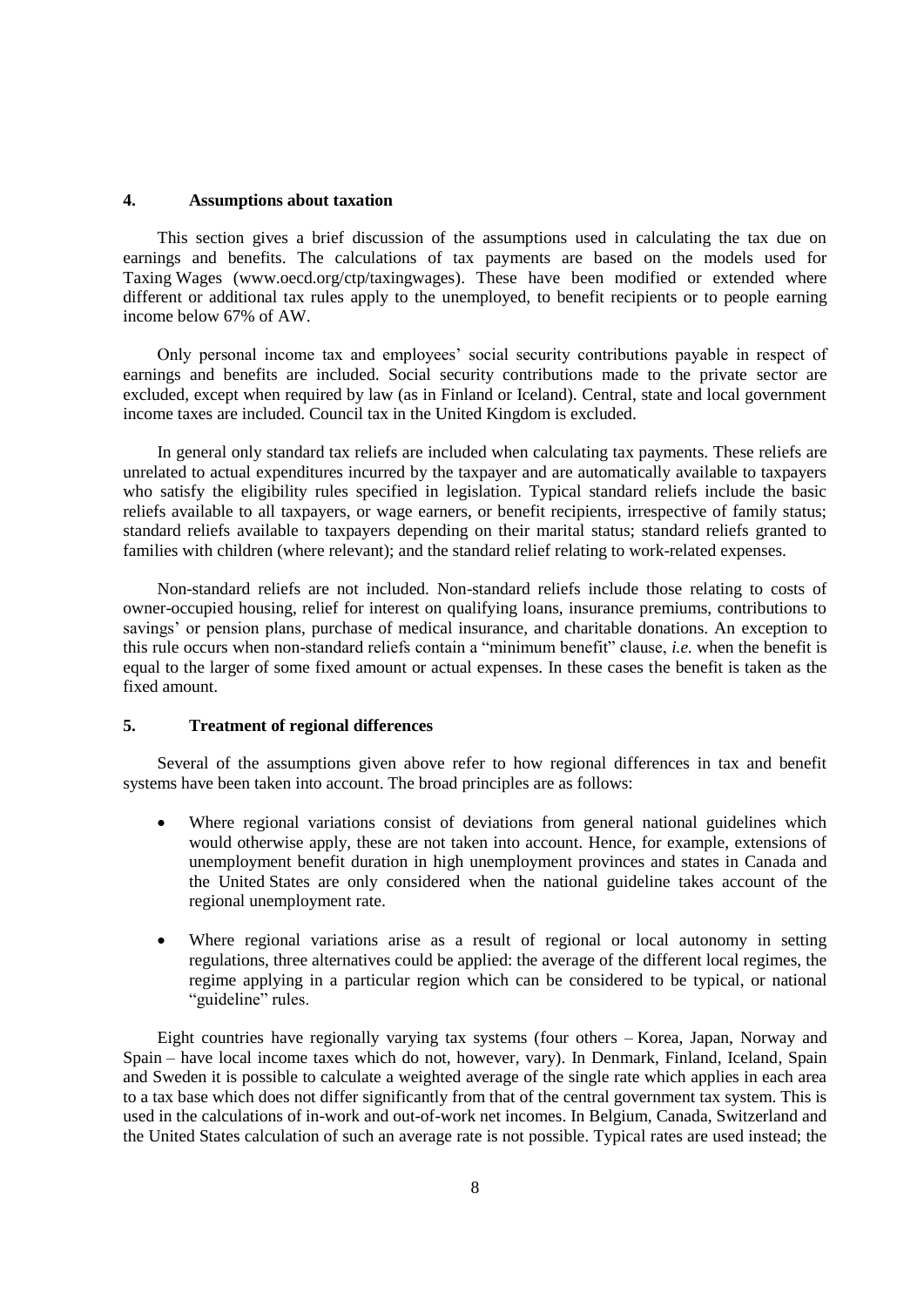maximum permitted rate for Belgium, and the rates applying in Zurich (Canton and Commune) for Switzerland and the rates applying in the state of Michigan for the United States and the province of Ontario in Canada.

Information making it possible to calculate country-wide average benefit payments is not available to the same degree, and typical cases are more commonly used. Variations in rates are typically found for social assistance and housing benefits. Where typical rates are used for the tax calculations, the benefit system in that region has been followed for consistency. Note that the assumptions about housing costs mean that variations in housing costs across different regions are ignored.

## **6. Work-incentive indicators**

#### *a) Marginal effective tax rate (METR)*

An indicator that can be used for measuring the extent to which taxes and benefits reduce the financial gain from work is the marginal effective tax rate (METR). This indicator measures what part of any additional earnings is "taxed away" through the combined effect of increasing tax and decreasing benefit. In other words, the METR measures the effective tax burden to which the additional earnings are subject to. Formally, we have:

$$
METR = 1 - \frac{\Delta y_{net}}{\Delta y_{gross}}
$$
 [A1a]

Where *∆y<sub>gross</sub>* are the "additional earnings" referred to above and  $\Delta y_{net}$  is the change in net income obtained after taxes and benefits so that the change in gross earnings between labour market states A and B is:

$$
\Delta y_{\text{gross}} = y_{\text{grossB}} - y_{\text{grossA}} \tag{A1b}
$$

and the change in net income is:

$$
\Delta y_{\text{net}} = y_{\text{netB}} - y_{\text{netA}} = (y_{\text{grossB}} - t_{\text{B}} + b_{\text{B}}) - (y_{\text{grossA}} - t_{\text{A}} + b_{\text{A}})
$$
\n[A1c]

where *t* denotes total taxes and *b* denotes total benefits.

The earnings change  $\Delta y_{\text{gross}}$  can relate to a large or small change of working hours and/or hourly wages. METRs, calculated for a range of working hours transitions for somebody already in employment, can be used to identify low-wage traps.

## *b) Participation Tax Rate (PTR)*

*NB - This indicator has previously been referred to as the Average Effective Tax Rate*. In addition, this same type of indicator can also be used to analyse the income consequences of transitions between employment and non-employment, in which case the change is equal to total earnings. In order to keep the notation consistent with previous editions of Benefits and Wages, the METR for a transition into work is called PTR (*previously referred to as AETR*) since it relates to a discrete transition between non-employment and employment rather than a "marginal" income change. Its definition is equivalent to [A1] with labour market state B being "in work" (IW) and labour market state A being "out of work" (OW):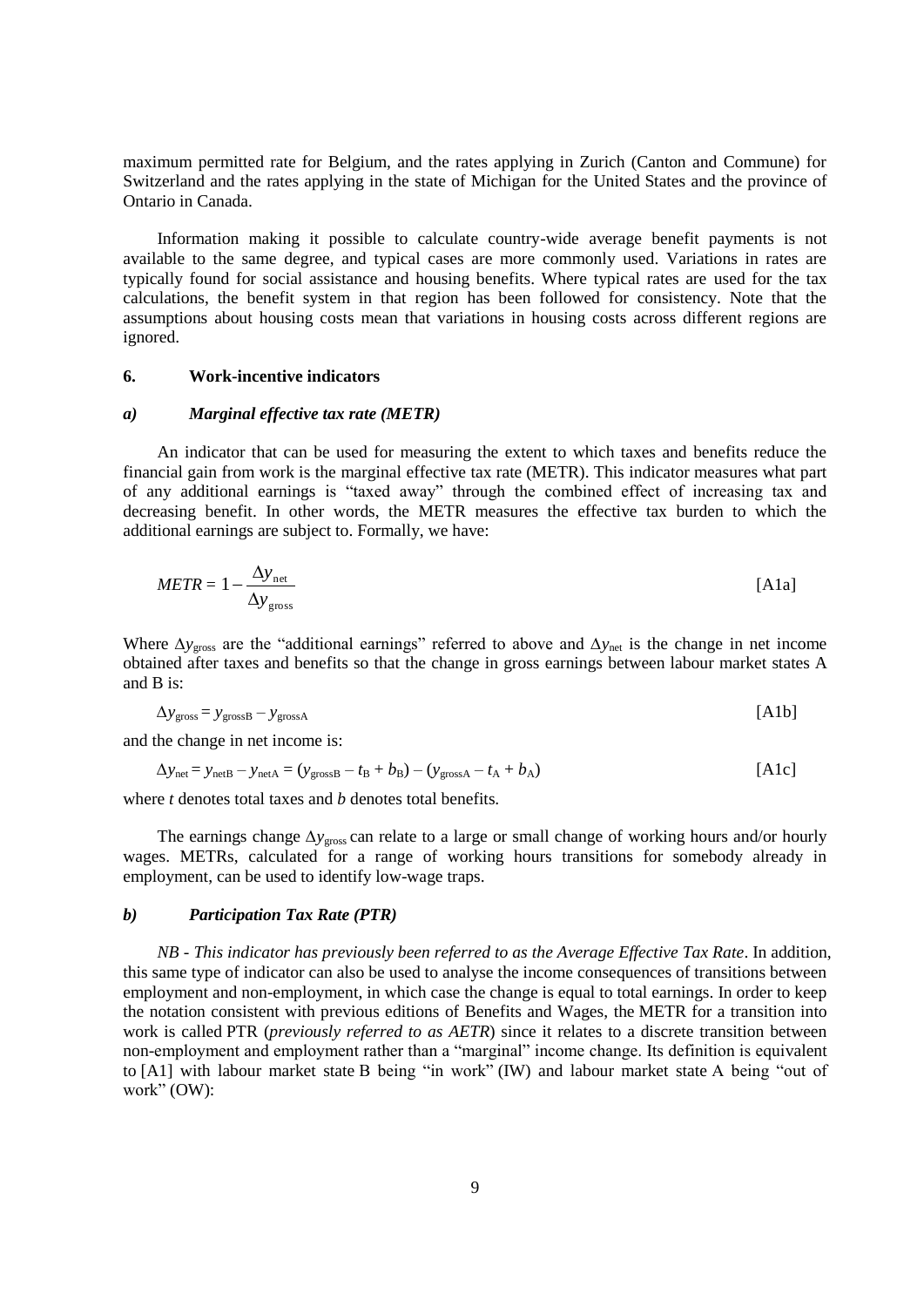$$
PTR = 1 - \frac{\Delta y_{net}}{\Delta y_{gross}} = 1 - \frac{y_{netIW} - y_{netOW}}{y_{grossIW} - y_{grossOW}}
$$
 [A2]

As on *[www.oecd.org/els/social/workincentives](http://www.oecd.org/els/social/workincentives)* other studies refer to the PTR as "Unemployment Trap" (*METR<sub>UT</sub>*) indicator for transitions from unemployment to employment and as "Inactivity Trap"  $(METR<sub>IT</sub>)$  indicator for a transition into work from inactivity without unemployment benefits (Carone *et al*., 2004), and also as "Participation Tax Rate" (Immervoll *et al*., 2004) or "Tax-Benefit to Earnings Ratio" (Immervoll and O'Donoghue, 2003). The PTR should not be confused with the effective tax burden or "tax wedge", which is often shown as a percentage of gross earnings for a particular employee and does not relate to transitions between different work situations.

#### *c) Net replacement rate (NRR)*

The other measure, published on *[www.oecd.org/els/social/workincentives](http://www.oecd.org/els/social/workincentives)*, to analyse the effects of labour market transitions on household incomes is the net replacement rate (NRR), usually defined as the ratio of net income while out of work divided by net income while in work:

$$
NRR = \frac{y_{\text{netOW}}}{y_{\text{netIW}}}
$$
 [A3]

The NRR measures the fraction of net income in work that is maintained when becoming unemployed.

#### *d) Relationship between PTR and NRR*

The OECD Tax-Benefit models assess all incomes *y* at the household level with one person changing between status A and B (or OW and IW) while the work status and earnings of all other household members remain unchanged. In the case of computing the NRR for a two-earner couple, this means that the earnings of the partner whose earnings remain unchanged will, to a large extent drive the NRR results since these unchanged earnings appear in both the numerator and denominator of [A3]. While the degree of income maintenance as expressed by the NRR is a useful indicator regardless of the number of earners in the household, the PTR is a better indicator of the *influence of the Tax-Benefit system* on financial work incentives. It relates the change in net household income to the *change* in gross earnings and is therefore not directly affected by the level of any earnings received by other household members.

For an unemployed person who is single or lives in a household where nobody else has any income from work, there is a straightforward relationship between the PTR and the NRR: for those with high NRRs, net incomes during unemployment are not much lower than during employment. When moving back into work, they will thus tend to see only small increases in net income and, hence, have high PTRs as well. This direct link between NRR and PTR is most easily seen in the case of NRR=PTR=1 (in general, NRR≠PTR).

To show the relationship between NRR and PTR formally, one can combine [A3] with [A2] and rearrange to obtain:

$$
NRR = 1 - \frac{\Delta y_{\text{gross}} (1 - PTR)}{y_{\text{neilW}}}
$$
 [A4]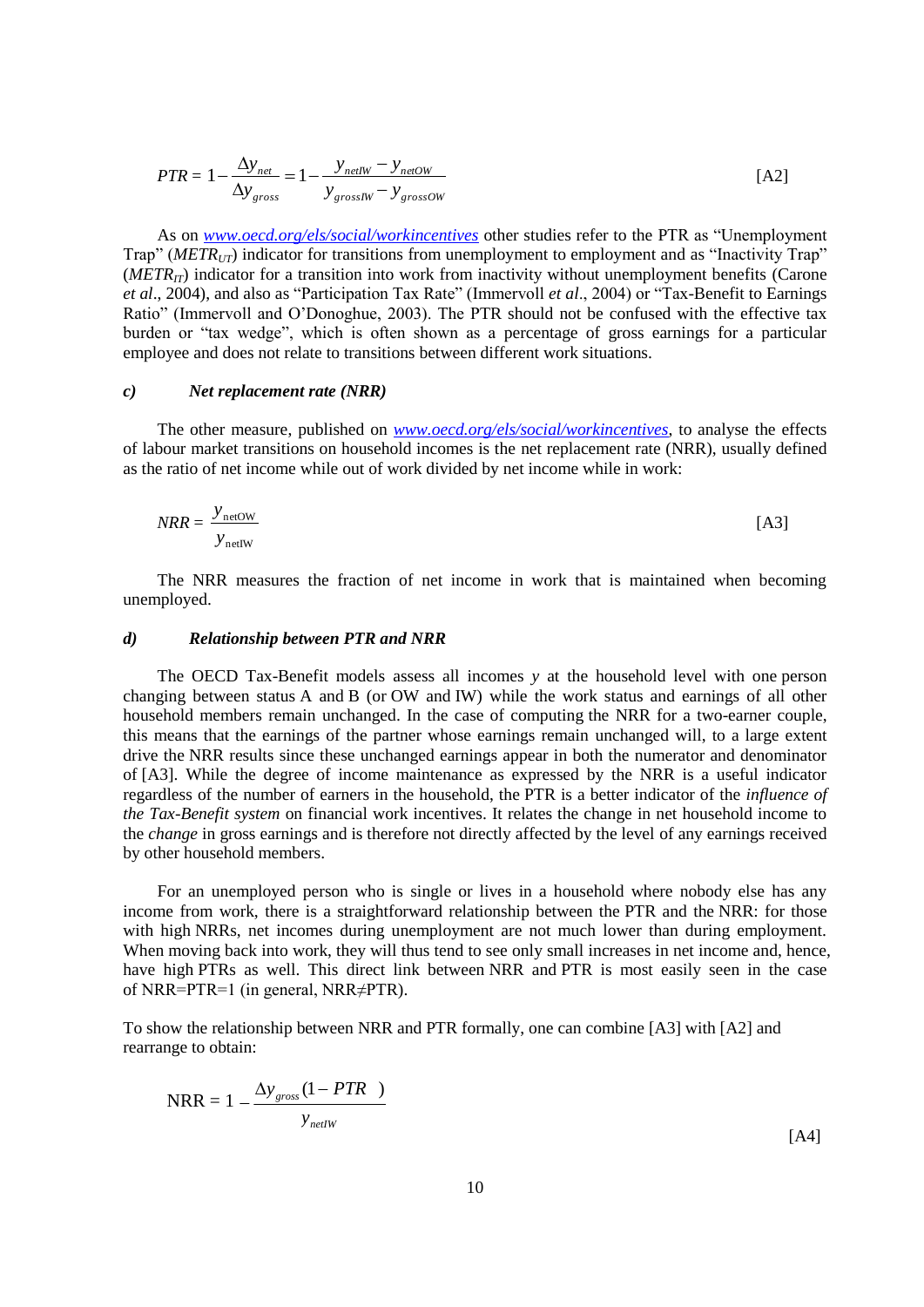For a transition into work, the numerator of [A4] is the part of in-work earnings that is not "taxed away" (and is thus equal to  $\Delta y_{net}$ ).

## *e) Employers' social security contributions and comparability of indicators across countries*

Social security contributions paid by employers  $(SSC<sub>er</sub>)$  can be substantial and the relative importance of taxes and contributions paid by employers and employees differs markedly across countries (see OECD,  $2007b$ ). Since  $SSC_{er}$  are not considered in the calculations presented here, it is useful to consider how they might affect the comparability of results. A first consideration is whether the insurance value or any future benefits bought by social security contributions should be taken into account in the calculations. As explained above, while taking into account future income streams may be desirable, the static modelling employed in the modelling considers current incomes only. A second, and separate, issue concerns the incidence of social security contributions. To the extent that  $SSC_{er}$ reduce wages, they might usefully be considered a tax on employees. Similarly, any part of employee contributions that is incident on the employer may not be considered as reducing employees' takehome pay. However, any "forward" or "backward" shifting of contribution payments will take place via adjustments to contractual wages. If AW values are measured in an equilibrium situation where these adjustments have taken place, then any wage adjustments will already be reflected in the average wage figures used as the basis for the calculations. Given the concern with current cash incomes (and, in particular, take-home pay in the case of employed persons), it is therefore appropriate to fully deduct employee contributions when computing net incomes. Similarly, any parts of  $SSC<sub>er</sub>$  that may be incident on employees should not be deducted (since these will already be reflected in lower AW values).

The relevant mechanisms can be illustrated as follows. To the extent that contributions are incident on employees, higher employer  $SSC_{er}$  will, other things being equal, result in lower contractual wages. What does this mean in terms of the measurement of financial work incentives using the current cash income concept as in this publication? If  $SSC<sub>er</sub>$  are raised from zero to X and a fraction of  $0 \le s \le 1$  of X is shifted to employees, then average wages *w* will, by definition, decrease by *s*X. Once this adjustment process is complete, the NRR for a single person earning the average wage might be  $b$  / ((1-*t*)(*w*-*sX*)), where *b* is the net unemployment benefit, *t* is the individual's average tax rate while in work and  $w$  is the average wage prior to the  $SSC_{er}$  increase. This is the same NRR one would obtain if, instead of raising X through employer contributions, employees would pay contributions of X: they would only end up paying *s*X with the remainder of X shifted to employers. It is clear, therefore, that once the forward or backward shifting of contributions is complete, the current cash income concept results in the same NRR measures regardless of whether contributions are paid by employees or employers. Subject to the assumptions that the shifting processes are complete and given the modelling focus on cash incomes, the PTR and METR measures are conceptually consistent in that they measure the effective tax burden to which the additional *earnings* are subject and on this basis are comparable across countries with different levels of employer and employee contributions.

Given that employer SSC vary substantially between countries rankings across countries are likely to change when PTRs and METRs are calculated accounting for employer SSC (by including employer SSC in the denominator of equation [A1]). In general, the measured METR will be higher across earnings ranges where SSCer increase and this change will be greater the larger the change in employer SSC. METRs calculated in this way, however, need to be interpreted as marginal effective tax rates on *labour costs* rather than on *gross earnings* and do not have the same clear focus on current cash incomes (as that part of gross income represented by  $SSC_{er}$  is not attainable in cash by the employee). It is also important to keep in mind that they are based on current income concepts and therefore do not take into account country differences in the rights to future incomes or services bought by social security contributions.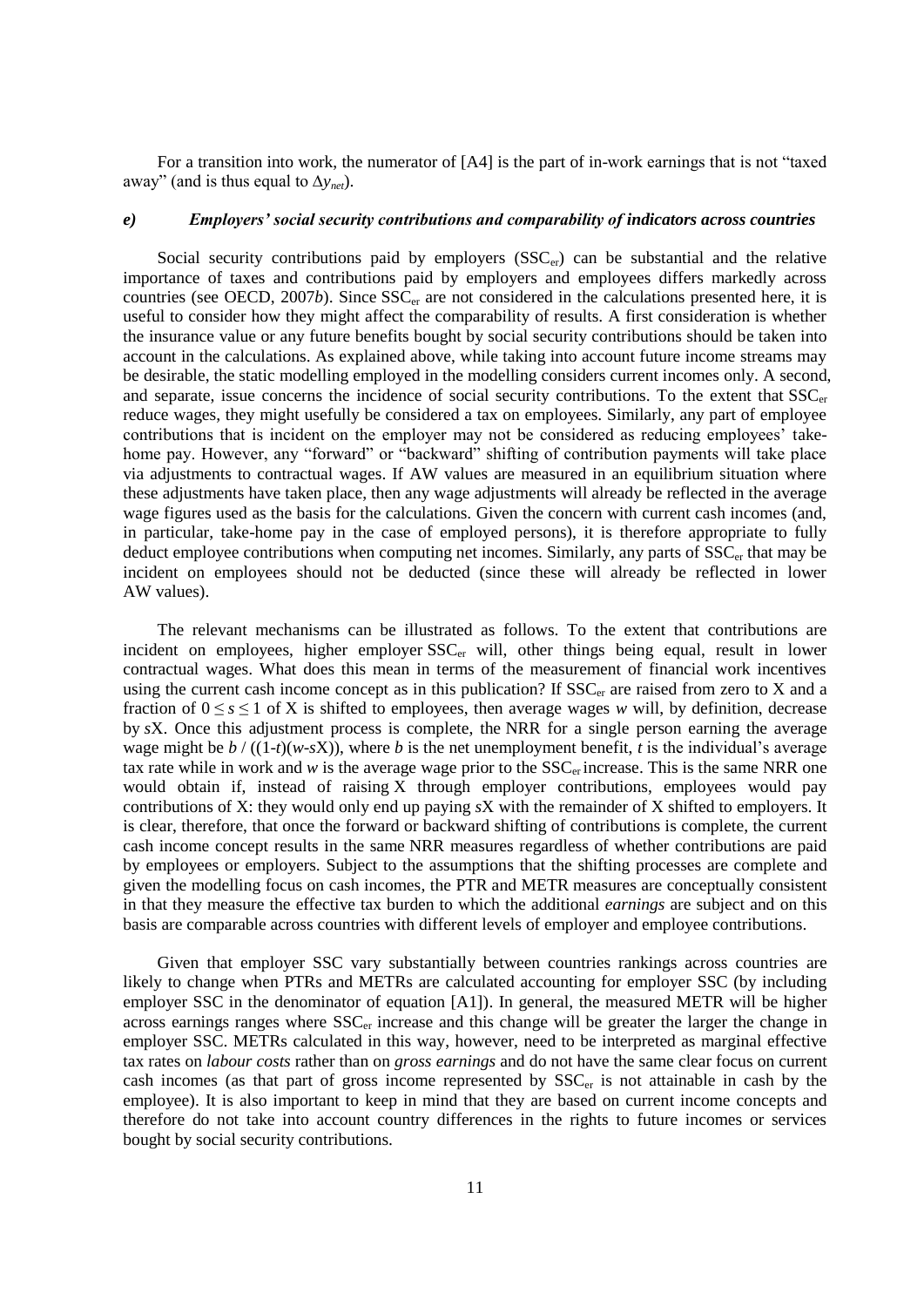# **7. Family situations used as the basis for tax-benefit calculations**

The use of "typical" households allows many of the determinants of tax and benefit amounts to be held constant while changing one household characteristic (*e.g.* the number of children) at a time. A focus on one aspect at a time helps improve our understanding of existing policy instruments as well as the differences between them across countries and at different points in time. These types of result thus provide a useful complement to population-based approaches such as incidence studies based on micro-data alone or microsimulation models capable of simulating the effects of fiscal and social policy instruments on a sample of actual households.

Computing tax and benefit amounts using existing policy rules illustrates the features of these instruments. And by repeating these calculations for a number of different household situations, they permit an assessment of the circumstances (*e.g.* family situation or income level) for which each of these features becomes relevant.

Standard results published on *[www.oecd.org/els/social/workincentives](http://www.oecd.org/els/social/workincentives)* (taxes, benefits and net incomes) are computed for a set of different family types:

- 1. Single adult without children (employed/unemployed)
- 2. Lone parent with two children (employed/unemployed)
- 3. One-earner married couple (first spouse employed/unemployed, second spouse "inactive")
- 4. One-earner married couple with two children (first spouse employed/unemployed, second spouse "inactive")
- 5. Two-earner married couple (first spouse employed/unemployed, second spouse full-time employed)
- 6. Two-earner married couple with two children (first spouse employed/unemployed, second spouse full-time employed)

The standard assumption is that adults are 40 years old and children are aged four and six. The age assumption for adults allows cross-country comparisons of maximum amounts of unemployment benefits, which may depend on age or contribution records (see Section 2b above). For each of these family types, net incomes are determined for a range of different earnings levels and/or working hours. The resulting indicators therefore cover a large number of family, labour market and income situations and provide a broad picture of how taxes and transfers potentially affect the incomes of different population sub-groups.

Yet, typical cases can never be fully representative of the actual situation in a particular country. This point is particularly relevant when comparing results across countries as certain family situations (such as lone-parenthood or two-earner families) may be much more common in one country than in others. Similarly, the earnings distribution will differ so that various percentages of AW will be more or less common across countries and for different family types (a study of the representativeness of the APW was carried out in OECD, 1999).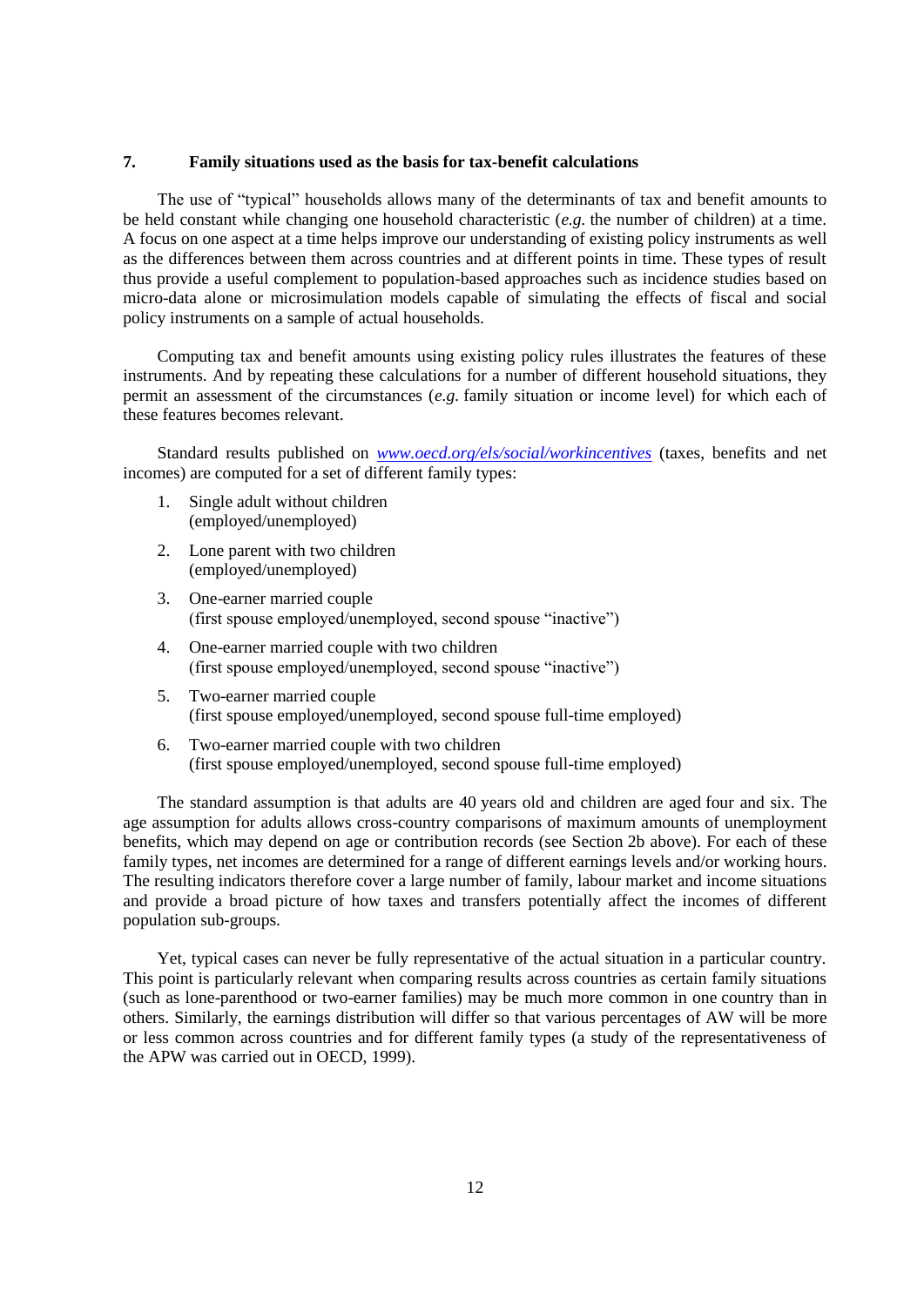## **8. Comparing with earlier results**

The results in the website are not strictly comparable with those reported in published editions of Benefits and Wages (OECD, 2002, 2004 and 2007a). This is first due to the change in the average wage benchmark from average production worker (APW) to average worker (AW). Second, for some countries, calculation models for some or all years between 2001 and 2014 have been revised in line with clarifications received from country experts and/or AW estimates have been revised. As current estimates, for all years, are contained in the series available *[www.oecd.org/els/social/workincentives](http://www.oecd.org/els/social/workincentives)* they should be used for comparisons over time.